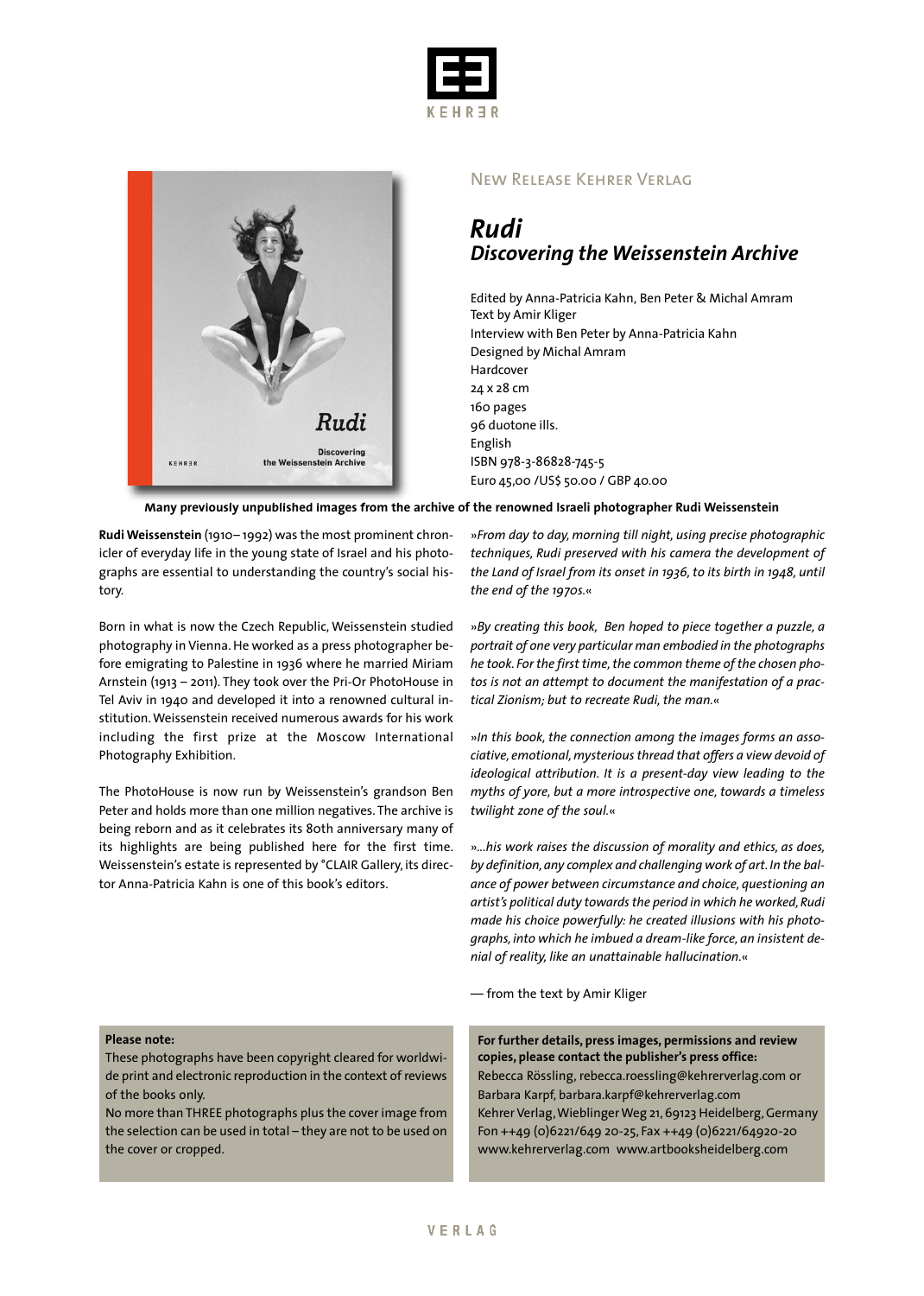

## **Press Images**



1 Miriam Weissenstein, Herzliya, 1941 © Rudi Weissenstein



3 New Immigrants, Kibbutz HaSolelim, 1950 © Rudi Weissenstein



5 "Nesher" Malt Factory, Beit-Shemesh, 1953 © Rudi Weissenstein



2 A Photographer on the dunes, 1962 © Rudi Weissenstein



4 Film Studios, 1952 © Rudi Weissenstein



6 Hospital, Beer-Sheva, 1963 © Rudi Weissenstein